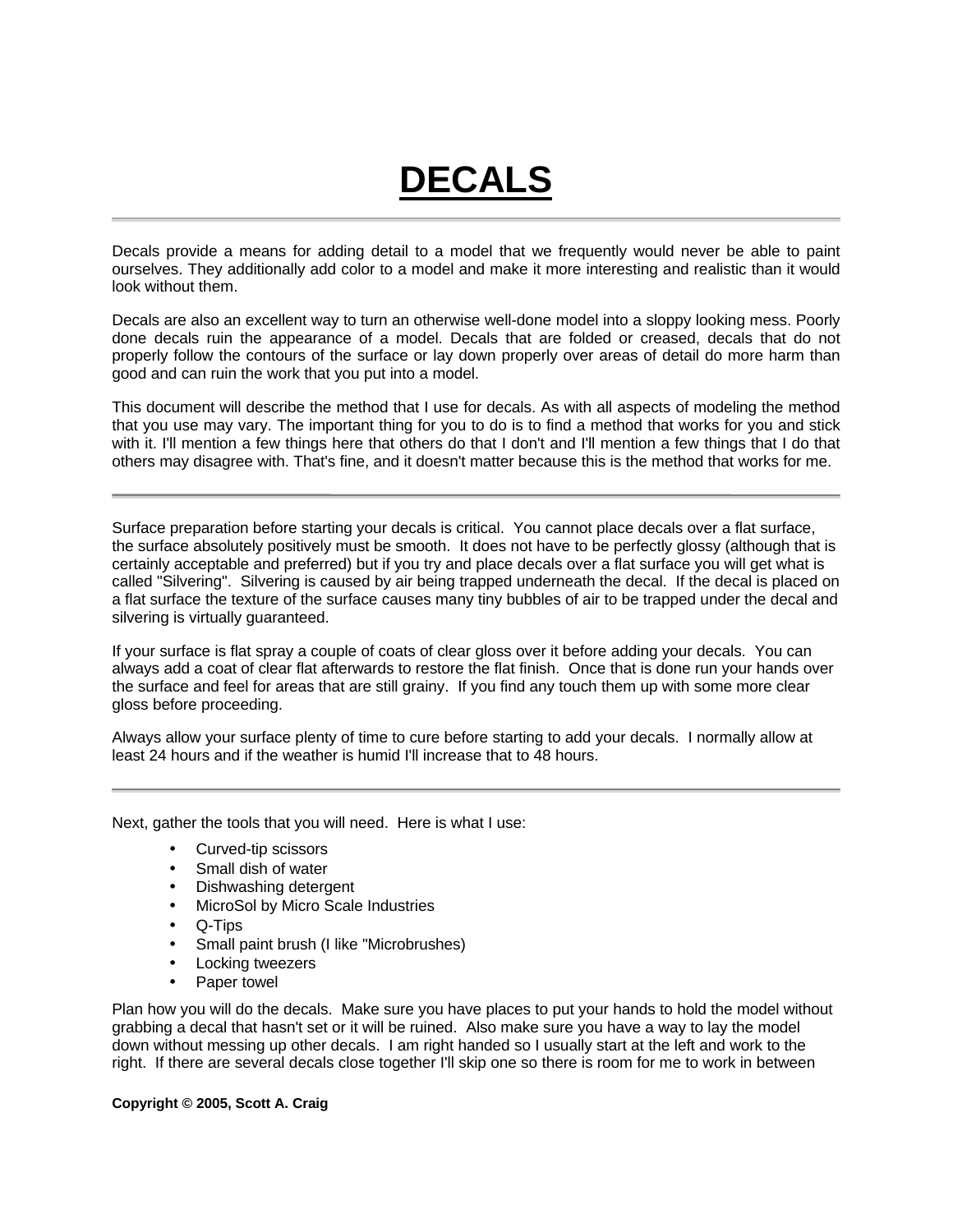## them.

Work slow. Take your time and get your decals right. You do not have to finish them all right now, and the time and effort you take in getting the decals right will be time well spent.

Put a couple of ounces of water in a small dish and add a drop of dishwashing detergent. The soap decreases the surface tension of the water and allows the decals to slide easier. The water should be room temperature, not too cold and not too hot.

Trim the decal from the backing paper. In most cases you do not have to trim very close because the printers will have left a very thin border around the decal and the rest is just backing paper. If you look at the decal sheet under a strong light you can see the borders around the decals. I prefer to use curved-tip scissors for trimming decals because they are usually printed very close together and curved scissors allow you to cut curves mush tighter than straight scissors.

Grab the decal by the backing paper (NOT the decal itself!) with your locking tweezers, and soak it in water for about 20 seconds. Hold it on a paper towel for a few seconds to allow the excess water to be pulled off. Then carefully make sure the decal will slide on the backing paper. If it doesn't just wait a few seconds and it should loosen up. DO NOT force it. If it doesn't want to slide you are better off waiting or soaking it in water for a few more seconds.

This is one of the areas where I disagree with most modelers. Most modelers swear by MicroSet by Micro Scale Industries or some similar solution. I do not like it at all. MicroSet is supposed to cause the decal to soften and conform to the surface better. This it does. It is also supposed to allow the decal to move easier. I have found this to be the exact opposite. On areas where I have used MicroSet the decal will barely move at all, and I do not like that. I have also had some instances where MicroSet has caused a gloss coat of Future to turn white. I personally do not use MicroSet, I just use water.

With the decal still on the backing paper, place it right beside where it needs to be on the model, not right on top of where it needs to be but right beside where it needs to be. This is one area where leaving space between decals is important. Start sliding the decal off the backing paper and onto the model, and when the edge of the decal is on the model stop. Hold the edge of the decal on the model with a Q-Tip, finger tip, or something else soft and then slide the backing paper out from under the decal.

If the decal is not straight at this point do not worry about it! Just get it close to where it needs to be.

If the decal is floating on a layer of water you need to get it out now. Put a Q-Tip against the edge and it will pull the water out from under the decal.

Use a small paint brush to coax the decal into the proper position. Be gentle and try to push against the edges of the decal (yes, the edges do stick up enough that you can push them around). If it doesn't want to slide, dip your paint brush in some water and then put it against the edge of the decal. Capillary action will pull some water underneath the decal and then it should slide. The dishwashing detergent that was added to the water earlier allows the decal to slide easier.

Once the decal is in its proper position, use a Q-Tip to squeeze the water out from underneath it. I prefer to roll the Q-Tip across the decal as opposed to pushing it across the decal. This helps prevent the decal from moving. If it does move, and they frequently will, just gently push it back into position. If it won't slide just use your paint brush to get a little water underneath and it will.

Once the decal is in position and the water squeezed out from under it, use a paintbrush to coat the decal with MicroSol or something similar. I am a big fan of MicroSol (which is not the same as MicroSet) and it will cause the decal to soften and conform to the surface. It will pull a decal down over even highlydetailed surfaces such as raised rivets. Sometimes multiple applications of MicroSol are necessary to get the decal to pull down properly, and if that is the case allow the solvent to dry thoroughly (about an hour) between applications.

**Copyright © 2005, Scott A. Craig**